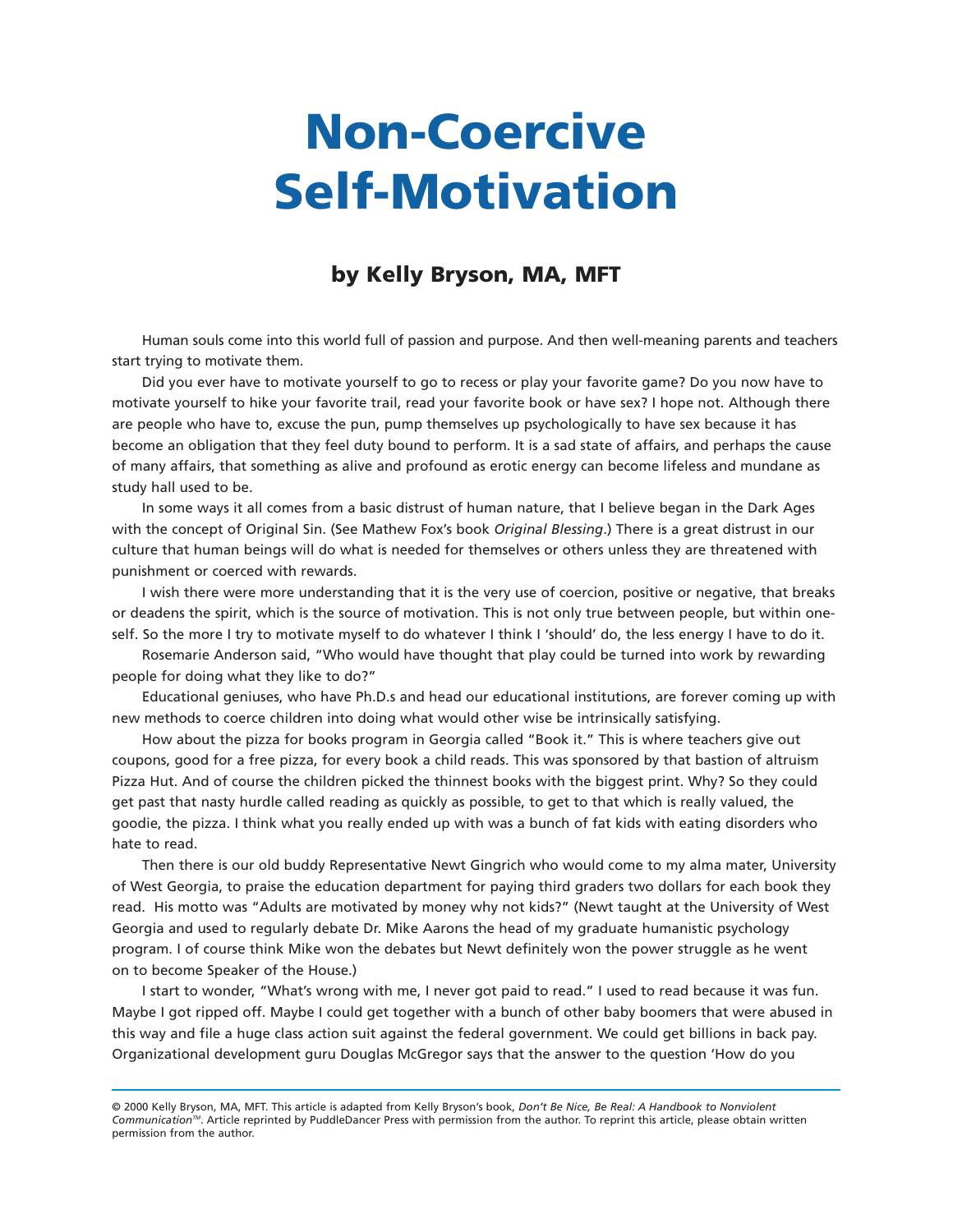

motivate people?' - is, "You don't." And of course we can motivate ourselves and others to do things through threat of punishment or promise of reward, but at the cost of our passion to do it. And it is this passion to do something that gives us the energy to produce excellence.

It's like a father teaching their child to ride a bike. Which is more important: The child learning to ride a bike or the father and child maintaining and developing a rich, loving connection? How tragic that so many children are afraid of their father's anger or disappointment. If their can be a focus maintained on keeping a certain quality of relationship between the two, then a creative learning can be created together. The child can learn how to learn and how to ride a bike and the father can learn how to teach in a way that keeps and enriches his relationship with his child.

This is the relationship I want with myself as I enter new realms and levels of creativity and self expression. I never want to achieve, learn or create at the expense of a kind, gentle, loving, supportive relationship with myself. It's so easy to fall into trying to coerce myself. I know of many a father who either cracks the whip or begs and pleads with their child to become great bicycle riders/achievers. I know many an individual who cruelly coerces themselves to achieve and develop in certain areas. And they do gain great mastery or achievement in an arena. In that sense "It works." But at what cost to their relationship to their inner child and self?

So as I am now teaching myself to be an author and write my first book, I am challenged to practice what I am preaching. Moment by moment I am choosing to monitor whether I am threatening myself with the stick of self harshness or holding out the carrot or extrinsic reward.

I have been an abusive father with myself and now I am too often afraid of me. Most of my effort to teach or motivate myself has been of the "cracker or the smacker" variety, to use a British term. It has either been the cracker (an British word for cookie) of an extrinsic reward — money, sex, acknowledgement, or simply the relief from self hate and depression. Or the smacker — beating myself up with a barrage of self hating actions ranging from simple self derision/vindictive criticism to complex compulsions like alcohol/drugs/ food, relationship roulette, schoolaholism, guru submission, depression, accident proneness, exposure to danger, illnesses, boredom, depression and suicide attempts.

As with any abusive relationship it will take time to change the patterns of it and redevelop trust. I am reminded of a line from a song that Dr. Rosenberg wrote for his son Brett. It is written from the perspective of the son speaking to his father about their painful relationship:

> And even if you should change your style It'll take me a little while, Before I can forgive and forget. Because it seemed to me that you, Didn't see me as human too, Not till all your standards were met.

I need liberation from the concept of self motivation. As long as I am trying to motivate myself I am caught in a catch-22. Immediately I am schizoid. There is one me that's trying to motivate another me. I feel a sense of the endless futile struggle to pick myself up by my own ankles.

Why do I even have to motivate myself? Do I have to motivate myself to have sex, play my quitar, or play my favorite game, basketball? No, because I am connected with the intrinsic reward for doing these things. Did it take hours of focused strenuous effort to get to an enjoyable level of mastery at these things? (The sex part wasn't so strenuous.) Of course. Did it take delayed gratification and discipline? That was not my inner phenomenological experience. If it had been I probably would have rebelled and not been able to focus enough to develop any skill.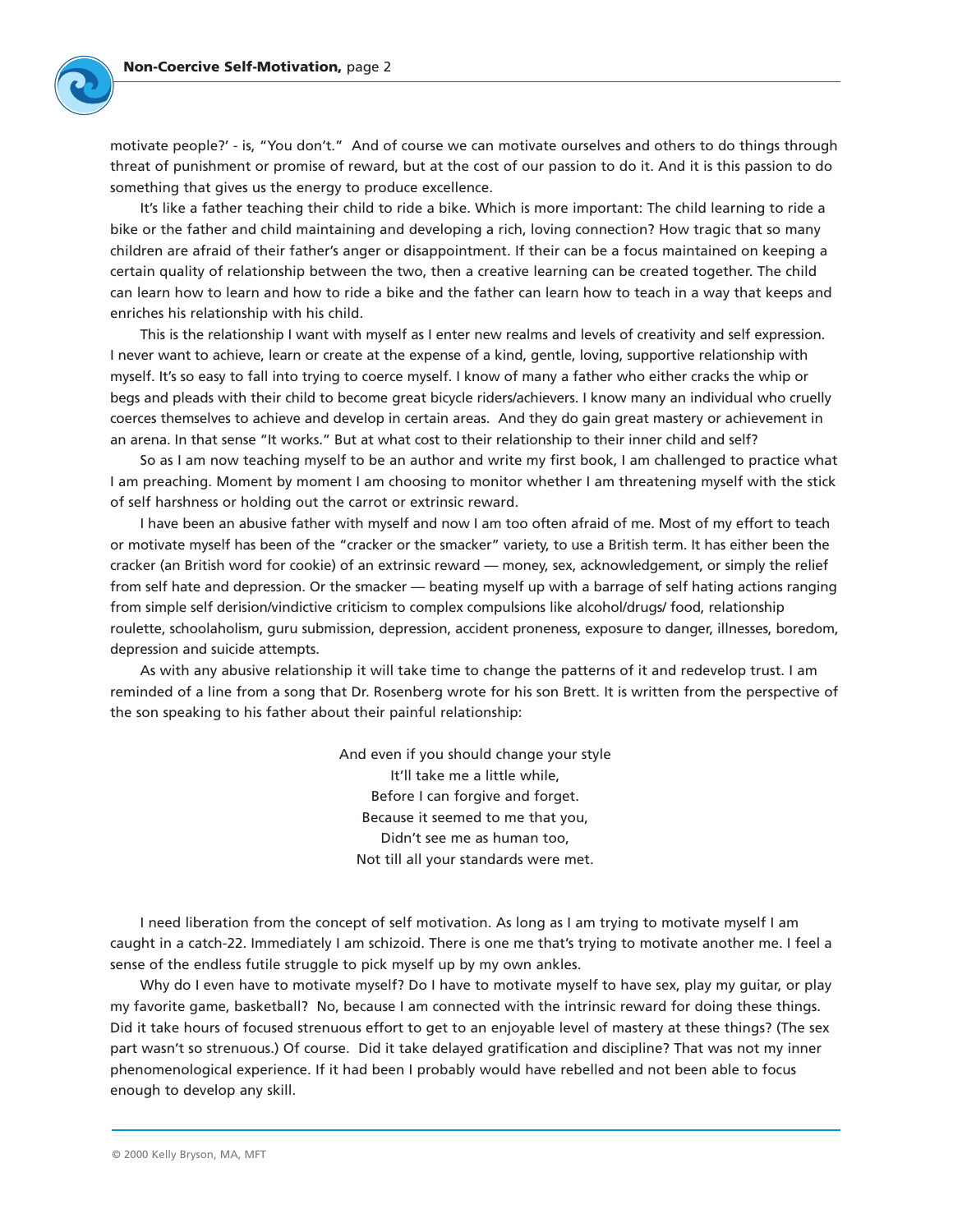

Because I was raised by Calvinistic religious joy/life-haters, the idea of delaying gratification triggers my fear that we are talking repression again. I much prefer the concept of 'maximizing my pleasure' through strategic timing. I don't want to think in terms of delaying my gratification but planning to have it when it will have the maximum impact. A small example would be having a wonderful meal in a restaurant and getting close to being full. I like to stop before I get full and bring the rest home in a container, not because I am delaying gratification but because it will taste so much better in several hours when I am really hungry again.

I love to play basketball. I love the endorphin rush that the total immersion into the timelessness of the moment brings. Or the physical emotional tension release that comes from a hard workout. I can maximize all these effects if I do a few hours of writing before I go. The contrast between the sedentary activity of writing and physical endurance required on the court is sublime. It also increases the pleasure of the activity going to it with the sense of satisfaction that comes through productivity.

I am concerned that the concept of self motivation starts to stimulate images of struggle and inner conflict. I prefer something more like self-liberation, where I am liberating the trapped energy of the wild child that lives within. I remember as a kid I never had to motivate myself to go out and play. I suspect there is already a powerful creative/productive urge within me, and I need to learn how to get out of it's way. I chose to create an environment that makes it easy to develop a love for what I am doing and quit trying to coerce myself.

# **Five steps to getting out of the way of your own Elan Vital (vital creative energy)**

#### **Step 1: Self Empathy**

I frequently have an inner jackal god that's commanding me to "get busy." When I try to appease this god by making sacrifices of my time or making myself do something that I think would fall within it's category of productive, I give my power to it and submit to its oppression. I then start to lose motivation to do anything. I find myself strangely compelled to sing under my breath old negro spirituals like "Old Black Joe" and "Swing Low Sweet Chariot" as I drag one leg behind me, through my day.

What I am really needing to do is to give that "get busy" jackal empathy. Which might sound like this, if you could listen inside my head:

My inner jackal taskmaster: "What the hell are you doing? Get busy. Do something. You are wasting your life!"

My wise old giraffe higher self: "I sense fear, anxiety, old hurt around a need to be fully engaged in the joy of full creative self expression and a request to dive headlong into the middle of the rushing river of life."

#### **Step 2: Quit rewarding yourself**

As I was starting to write my book I told myself I would buy myself a new car when I finished it. It took me months to figure out why it was so difficult to make much progress. The creative wild wonder child of my creativity did not want to be bought and sold and was unwilling to help me with my project.

Give yourself stuff because you want it and need it not because you have earned it or deserve it. Care for the many sides of your Self and creativity will follow, instead of trying to be productive so that you will earn your self acceptance. The creative writing guru Julia Cameron recommends we give ourselves 'artist dates' where we go out and romance and indulge ourselves in an experience of creative rejuvenation. This would include things like going to an art gallery, a walk in a Japanese garden, or for me a long talk with my zany writer friends.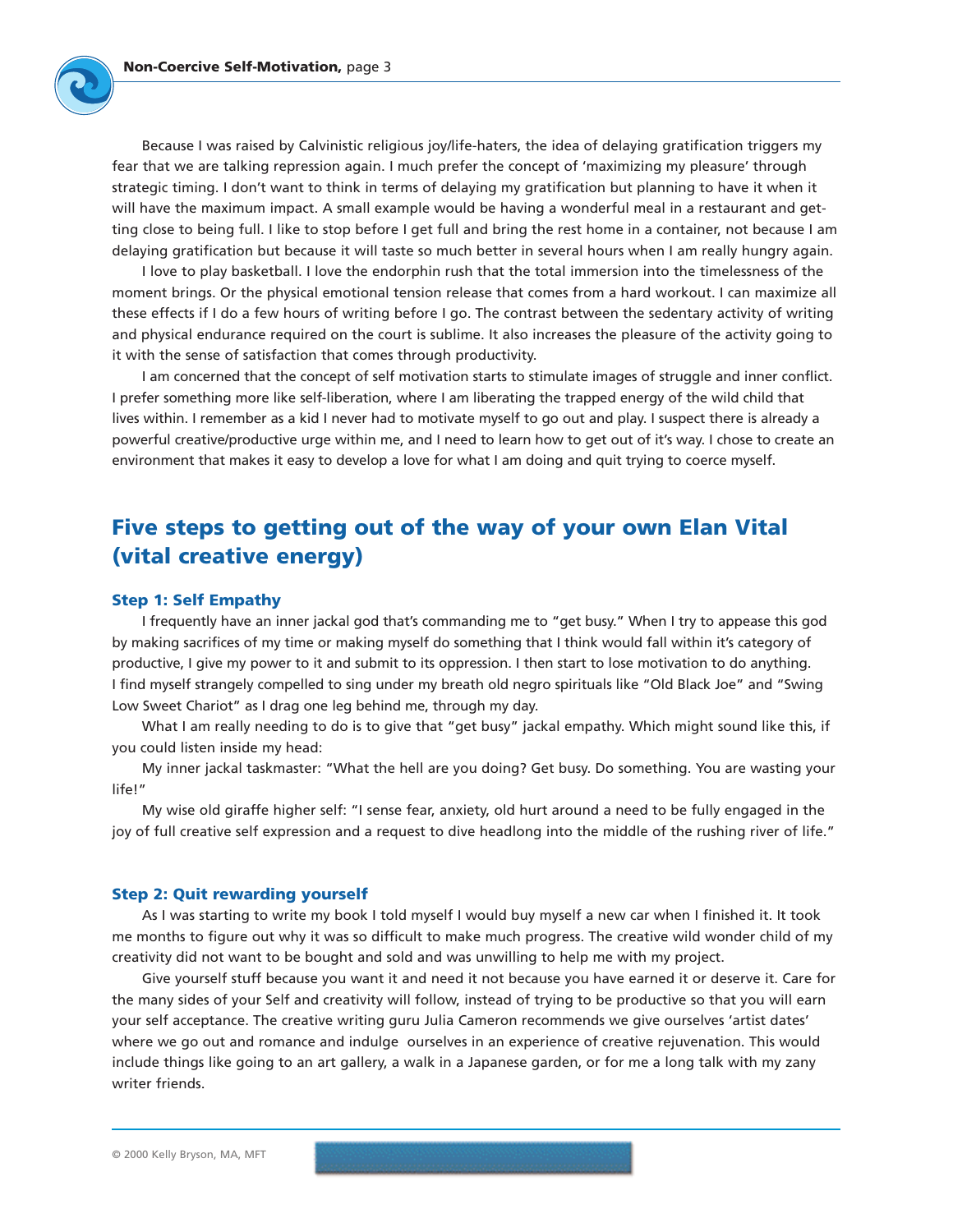

### **Step 3: Interrupt all comparison thoughts**

Comparison thoughts are like "Why am I just now getting my first book written when that little sissy man wimp Joe Smith has twenty best selling books out there?" Or "I know people tell me I look nice but I'm nothing compared to someone with real beauty."

Dan Greenburg wrote a book called *How to Make Yourself Miserable*. One of his most powerful and ingenious techniques is comparing ourselves to others. He has drawings of the faces of a normal man and woman with little centimeter numbers inscribed on them. You are directed to measure your face or your prospective love mate, compare your measurements to these Olympic specimens and then meditate on the difference. He reminds us that any variation, no matter how slight, is a defect. And if you find no differences, you are referred to the section on *how to make yourself miserable if you are a beautiful person.*

But we all know beauty is only skin deep and that the measure of your worth comes from your soul's expression in life. For this, Greenburg offers Fig. XIII: *Aid to Evaluating Your Accomplishments.* It's a picture of what Greenburn calls four ordinary people who were chosen at random. The first one is a twenty-six-year-old patent office clerk, a.k.a. Albert Einstein, who formulated the theory of relativity. (What theories have you formulated?) Then, youthful piano player, W.A. Mozart, who composed his first symphony and three sets of sonatas by age eight. Next Abdullah al-Salim of Kuwait, who receives a salary of \$7,280,000 weekly. (What's your salary?)

I recommend that as soon as you recognize a thought as being of the comparison variety, pull it out like a weed, because if you don't it will multiply. **Here's two ways to pull it out.**

- **1. Let it remind you that whatever you are jealous of or compare yourself to is a shadowy expression of your dream for yourself.** Take the time to write out what that desire or dream is, and then strategize how to move towards it.
- **2. Stop the thought.** Just refuse to keep thinking it. Tell yourself, "I have been there, done that and I am choosing to spend my energy on other things," and then focus your attention into some medium like reading, writing or conversation. If the thought is persistent, you can get a "God Can." Write out the thought and put it in the can, and then whenever the thought comes again tell yourself "Nope, I put that one in the 'God Can' and God can take care of it for me."

Here's a little poem to help you recognize and understand comparison Jackals (thoughts):

## **The Comparison Jackal**

Jackals are creatures that live in my head. And whenever they speak I start feeling dread. There are many breeds from critic to "poor me" Forever diagnosing what is wrong with me.

They are comparison Jackals all ten feet tall, Pointing out to me that I'm relatively small.

They remind me I'm nobody, not famous like Amos. It's not something I'm proud of, in fact I feel shamous. That I haven't done more with the gifts I've been given. I've hardly done nothing, I've hardly been livin.'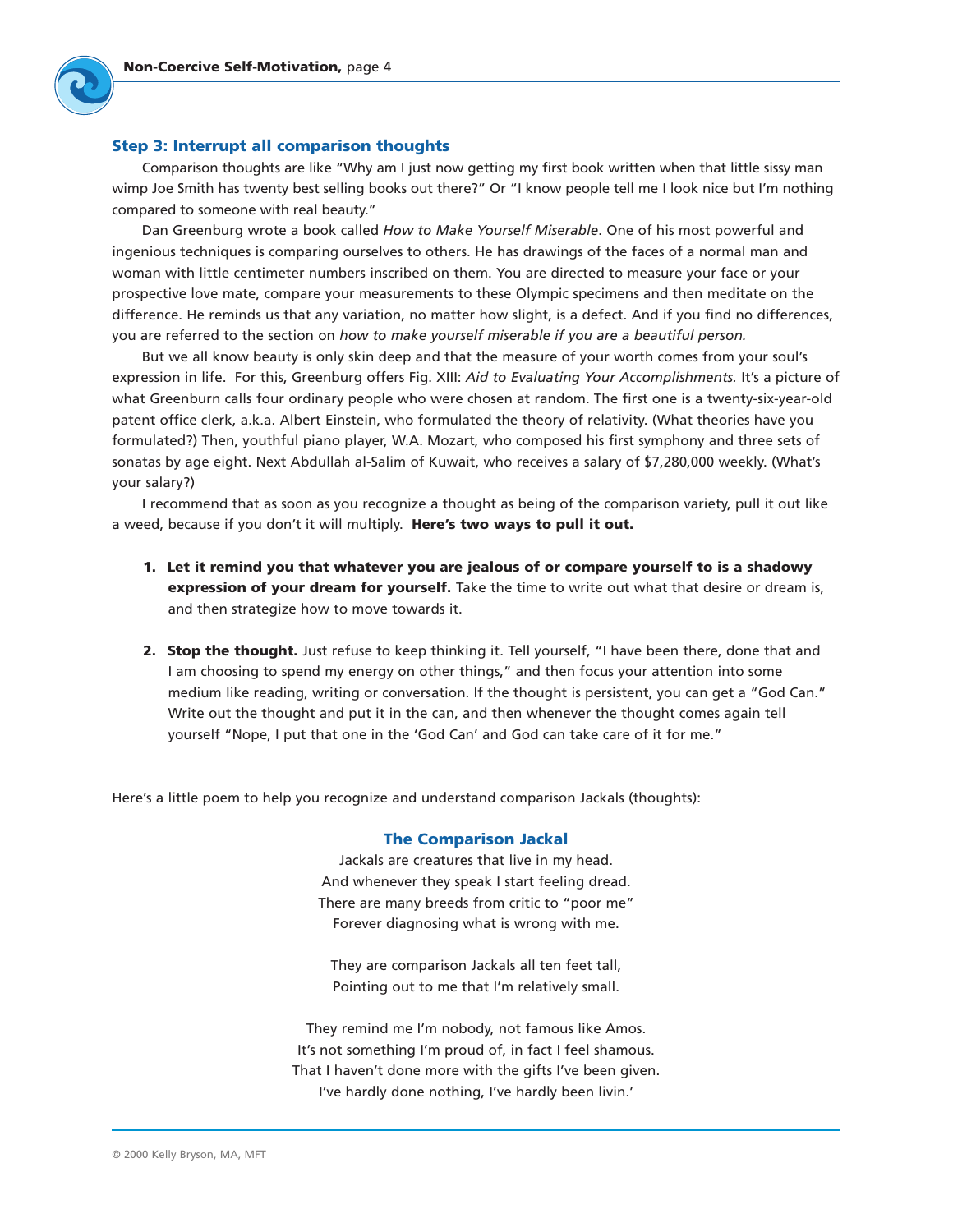

And I don't have much money, not one share of stock. On Christmas I'll betcha I get rocks in my sock.

Now I'm not much to look at with a growing potbelly. And it's hard to be macho with a girl's name like Kelly.

Now comparison Jackals are a fast breeding lot They never get tired of pointing out what your not. Even if you've won an Olympic gold medal Will your Jackal be happy and finally settle? No, it will scream, "What's the matter with you? If you'd only tried harder you could have won two?" So whether you try your least or your most You can trust your Jackal to move the goal post.

So how do you win the comparison game? You are going to lose if to win is your aim.

You must lose to win which is simply done By refusing to play games that aren't fun. To lose the fear to appear second rate And be uniquely you is a new kind of great. To lose yourself into selfless esteem And think your own thoughts and dream your own dream. And always to ask for 100 percent Of what ever you want so you'll never resent. That way you'll never miss out on a chance To invite yourself to enter life's dance.

## **Step 4 - Create collaborative community**

The great psychologist Alfred Adler identified the need for significance and belonging to be the primary psychological drives for the pack animals known as humans. These needs can be met so much better in the community of a workgroup which energizes the individual, creates synergy, and thereby increases output.

I only enjoy serious working for an hour or two before I start to feel sluggish. However I can play all day. I can play all night too if I have other people to play with me. I have noticed that when I go by myself to play basketball, I really only enjoy practicing my shooting for a few minutes. If someone comes and we can shoot together or play one on one I may last an hour. But as more and more people come, we sustain each other in an energy field that can soar for hours.

In case you already have too much motivation, here's some exhausting games you can play with yourself to depress yourself.

#### **Exhausting Game #1**

Remember the old Top Dog/Under Dog model of Fritz Perls'? Top Dog: "You should do your paperwork". Under Dog: "Yeah, but I don't feel like it." or "You can't make me!" Figure out what your number one 'should' is like: "I should do my taxes early" and then spend hours going back and forth demanding yourself to do it and then whining and making excuses about why you don't want to.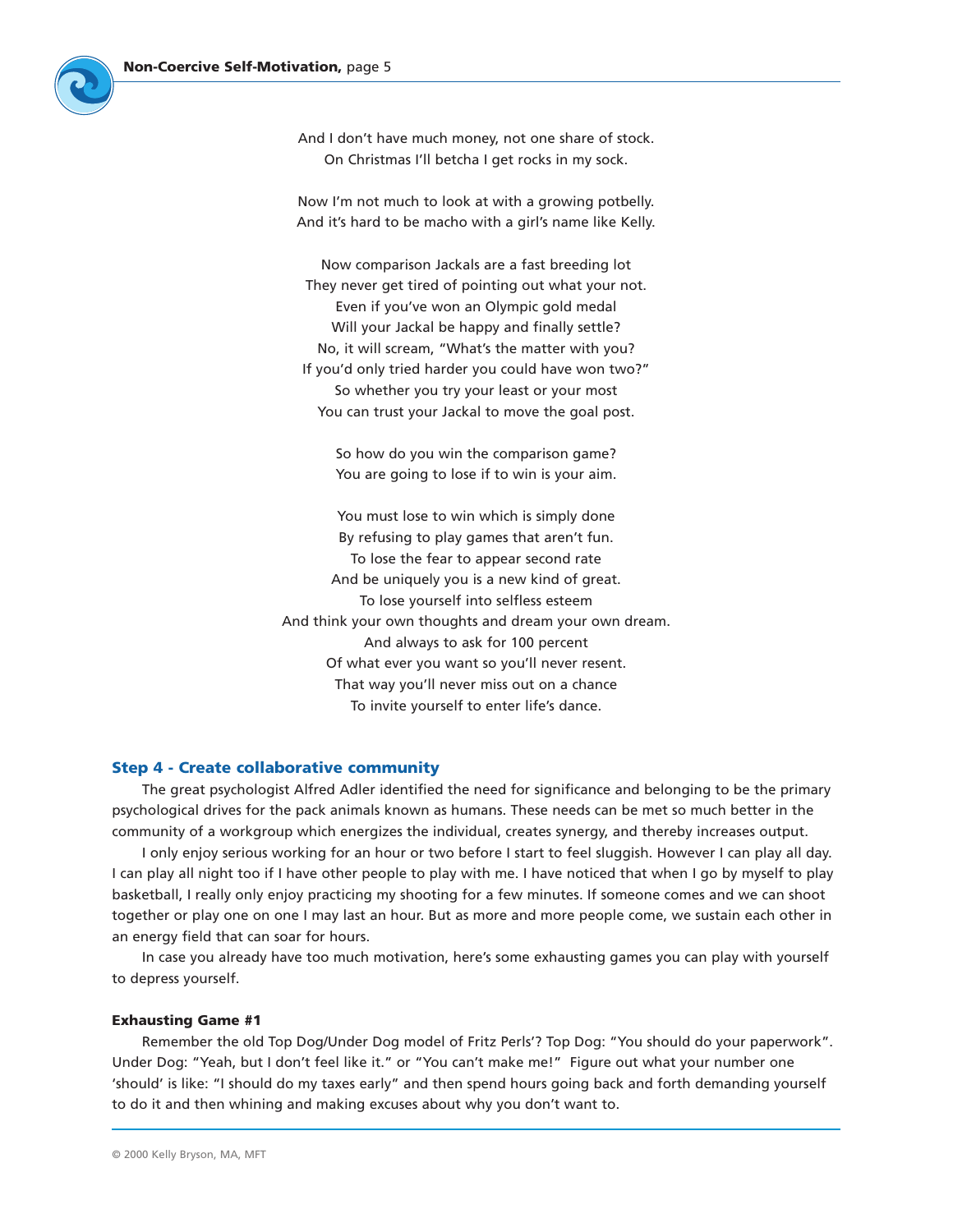#### **Exhausting Game #2:**

Screw up all your discipline and make yourself do those things you have been avoiding. You will then need several days to recover from the energy drain. And remember, the product — whatever you create from this kind of motivation — is low quality. It's like having one foot on the brake of your car and one on the gas and then stepping super hard on the gas. You will get somewhere but it will cost you. That's how I got through school.

If you are thinking you should get something done, you've made a choice that won't lead to fun.

If a friend gives you a big beautiful box of chocolates you have at least two choices about how you will receive them. One choice is to receive them hesitantly with fear about showing the proper amount of appreciation. You might start eating them with an attitude of guilt. "Oh I should eat these to show my appreciation." Or you can choose an attitude of "Yippee, chocolates!" I think life is like the giver of that box of chocolates and would probably prefer them received from an attitude of enjoyment not drudgery.

Before I open my box of chocolates in the morning, otherwise known as my life, I want to make sure I remember how to receive. I need to remember what it was like before I learned about the concept of sin, and being bad and undeserving. I need to remember what it was like when I was aware that everything was being given to me as a gift. This was before I started taking credit for everything.

I remember being only four years old, waking up just as the first rays of light slipped through the window of our house in the Valley of the Sun. I would sneak out of our house using a technique my sister taught me called "Indian feet." That's where you put the toes and ball of your foot down before you put down the heal to make less noise. Once outside I would hop on my little red foot push scooter with the handle that comes up (I am so excited that a new high tech version of these skate boards with handles are making a vicious comeback) and take off through the suburban streets of Phoenix, Arizona. I was bursting with joy, excitement and adventure. "Who's up?" I would be thinking. "Who wants to play with me?" I just knew that everyone wanted to see me and play with me.

I would roll up to the first house where I saw or heard any signs of life and simply present myself. "Hi, I'm Kelly. I live down the street. What are you doing?" And often the answer would be, "Well, we are fixing breakfast." "I haven't eaten yet, what are you having?" I would inquire. And of course my innocent self invitation worked like magic. No it *was* magic. And when I had finished my waffles I would be off to the next house and the next house. It was a wonderful way to start my day, just to present myself and let people nurture me.

I like to think of it as my Garden of Eden Days. It's like in the Bible where Adam and Eve just live in Paradise and they don't have to work or do anything. All they know how to do is enjoy the garden, eat, play, etc. Then they learned about concepts like good and bad. Then they were able to be doing one thing and thinking they should be doing another. This was the beginning of the fall. After this they had to toil the soil, otherwise known as getting a job. Before I do anything I want to remember that I can choose to remember that I am still in paradise, that there is nothing I should do or have to do. I can choose to just start opening up the chocolates de jure.

There's a part of me that wants to see progress, the sweet fulfilling feeling of accomplishment and creative pride. Other parts of me just enjoys the process of creation. I also enjoy the effect of creation on my being. Sometimes when writing or talking I discover and clarify an understanding that now becomes a new part of conscious me. There is also the relief of being swept away on the currents of creativity's river. Sometimes when I first put my little raft in the relatively calm waters of the rivers side eddies, my pen to paper, fingers to the keyboard, it can almost feel like effort. But as I push my way further into the river the strength of the current kicks in and then my effort is simply to hang on and try to keep up with where I am being taken.

I am afraid that even holding out the carrot of "a satisfying sense of accomplishment" is an attempt to coerce myself in the same way all my teachers and parents did. It begins to create a split within myself. I have never had to give myself a pep talk to get me to load up all my fishing gear, and drive all the way up the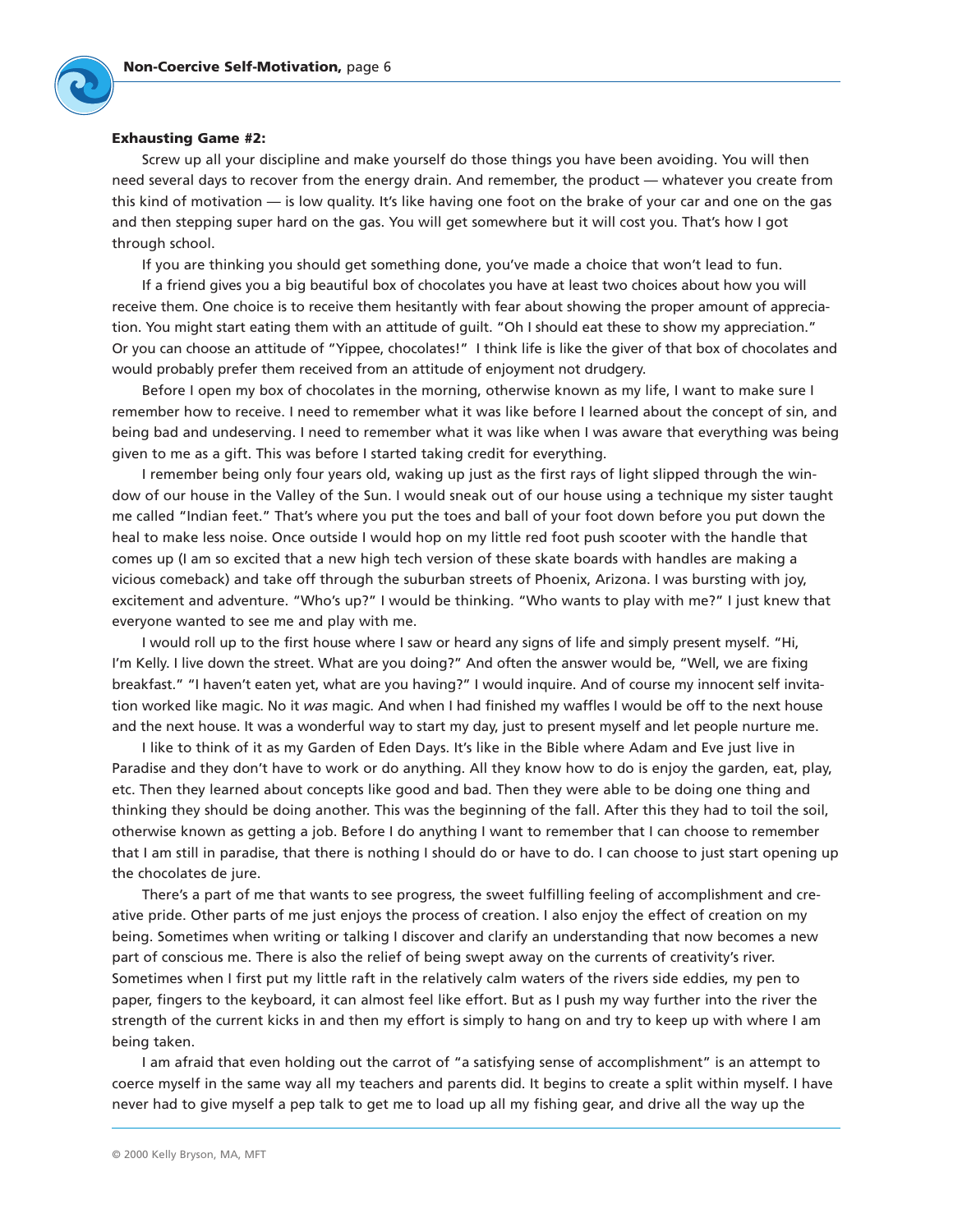

mountain, and climb through the bushes to go fishing. I have friends who are rock climbers. They don't have to tell themselves, "Think of how beautiful it will be once you get to the top." They know that beauty is awaiting them, but if they held that out like a carrot and tried to motivate themselves with it in the same coercive fashion their parents and teachers tried to control their behavior they would resist. Or even if they did coerce themselves to climb one mountain, the next one would feel like all the more work. So I want to be very careful about forcing myself to do something that I might potentially love doing, or something I might want to be doing a lot of.

My rock climbing friends enjoy the struggle of the climb partly because they don't split the activity into "the work" and "the reward." For them it is all one thing.

## **Additions**

Work is not an activity, it is an attitude based on fear.

\* \* \*

I want to stay in touch with life's sweet flow, And spread loving waves wherever I go. I like being aware that there's nothing to achieve. Life's a gift I have only to receive.

I want to escape wimp consciousness when motivating my self. I worry about motivating myself with the "wimp whip." In other words telling myself I am a wimp if I don't take at least six classes this quarter from the community college.

\* \* \*

There's not enough pleasure in the world to balance the pain of being a human being, only purpose and love can tip the scale and make it worth it.

\* \* \*

Everything I do with the intention of motivating myself, backfires. Just within the intention to motivate myself there lies an implicit should. I should be doing a certain thing, and how can I motivate myself to do it? Even if I put up little pieces of paper with phrases on the wall to remind me of the reasons why I want to do certain projects, it doesn't help. For example with my book project, I put up on the wall a piece of paper with: "Writing the book will provide me with more ways to connect with more people" and "It will help me discover more of myself" and "It will provide insights and tools to help people relieve their suffering."

If I am coming from the self-conflicted attitude of trying to motivate myself my mind will respond with "Yeah, yeah, yeah, you're right — I really should be doing something to connect with more people and provide tools and knowledge to relieve their suffering. And God knows I could use more insight into myself, so maybe I could be a little more motivated." Each well-intentioned, inspirational nudge becomes the image of my Aunt Willie, shaking her finger at me saying, "You're not going to get any supper unless you finish your homework!"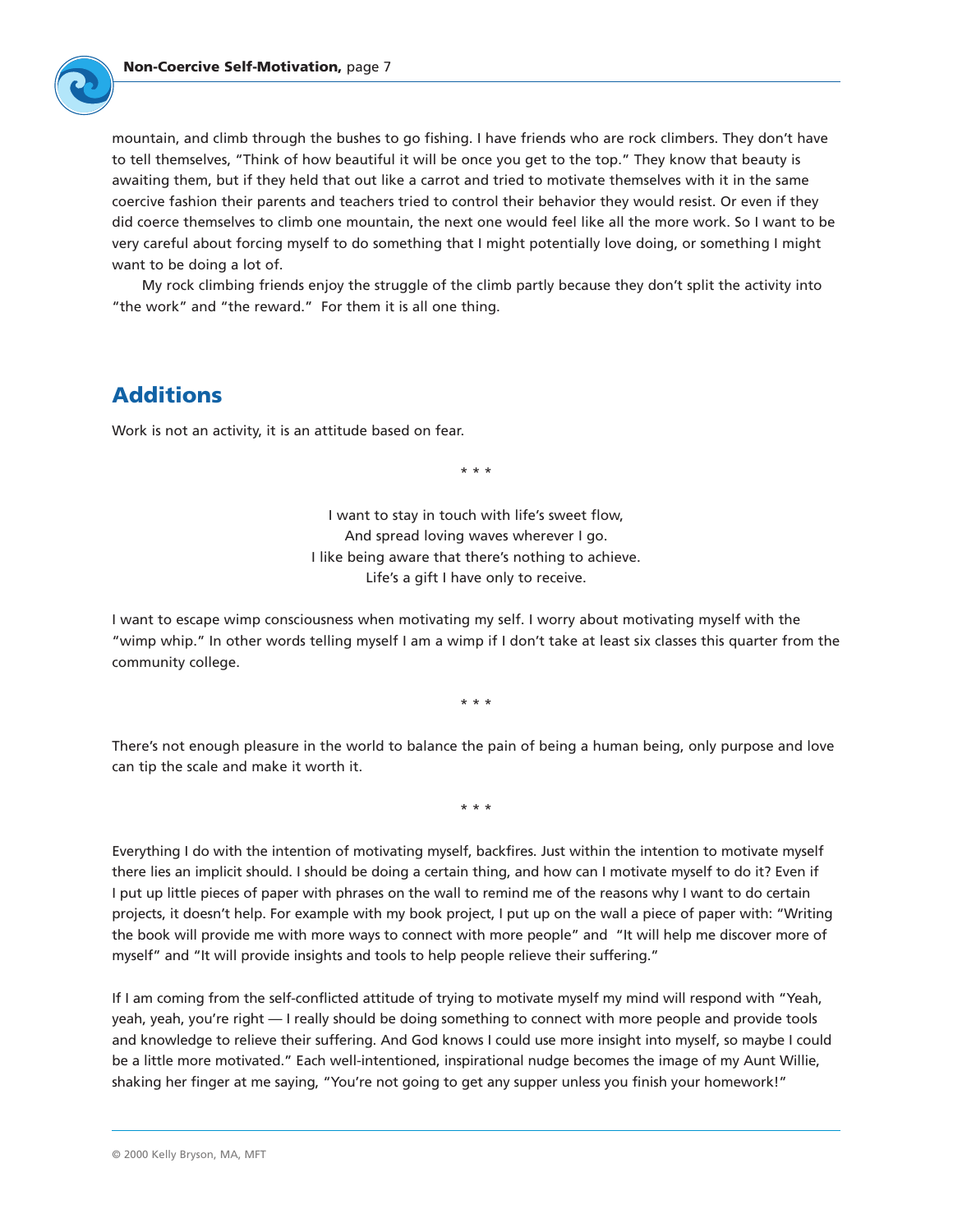

There is a difference between documenting moments of clarity about what I want to create in my life, and trying to make myself do what I think I should. If the intention is to remind myself of a moment of inspiration I had about what would be fun to create, wonderful. If I take the moment of inspiration and try to turn it into a cattle prod, woe is me.

I really am longing for a return to the experience of my work being like reading those adventure books like *Silver Chief* that I used to read. *Silver Chief* is about this very loyal, intelligent German Shepherd. Every afternoon in the summer when there was no school, I used to climb the stylus to get over the barbed wire fence, walk through the tall fennel weeds, to get to Dave's house. Dave's house was a shack on my Uncle Jake's property that was abandoned, but had a small, creaky porch with a cot on it, just right for reading and napping. I couldn't wait to get a few hundred yards away from my Aunt's anxiety. And then I would escape several centuries and thousands of miles away as I joined the Mongol hordes with heroic passion in *The Golden Hawks of Ghingas Kahn*. Or I found a way to my own grief and self compassion as I read about *Greyfriar's Bobby,* a scottish terrier whose master died and then dug his paws raw trying to get under the cemetery wall to be with him. I didn't know till this moment why that had moved me so. I was a 10-year-old boy at the time who had been forcibly removed from his mother and this image helped me feel what my puppy dog heart was feeling. So whether I was feeling grief or grandiose, each entry into that world was an adventure in aliveness.

\* \* \*

Do I want to think about the "whys," like why am I so resistant to writing my book? Or do I want to do the writing? I can't do both at the same time.

\* \* \*

## **The Self Abuse of Self Coercion**

I hate being motivated by the fear of missing out. I want to only be driven by the excitement of tuning in.

\* \* \*

Sometimes the thing getting in the way of me going toward what I want to go toward is asking myself "What's in the way of me moving forward?" Instead of better questions like "What might I be needing right now?" or "Would it give me satisfaction to take action towards my goals? And if the answer is yes, then what would help me take the action?"

\* \* \*

I chose to make a compassionate relationship with me my first priority, and achieving outer goals, second. Many times it is the greatest act of compassion for myself to strive with great drive and passion towards some goal. At times it would be an act of self hate to be forcing myself to keep working out of fear. I need to listen to myself and my body to know the difference. I want to quit forcing myself to fulfill an agenda. I want the agenda to be developing a caring, loving, nurturing, accepting connection with me, and *then* take action.

\* \* \*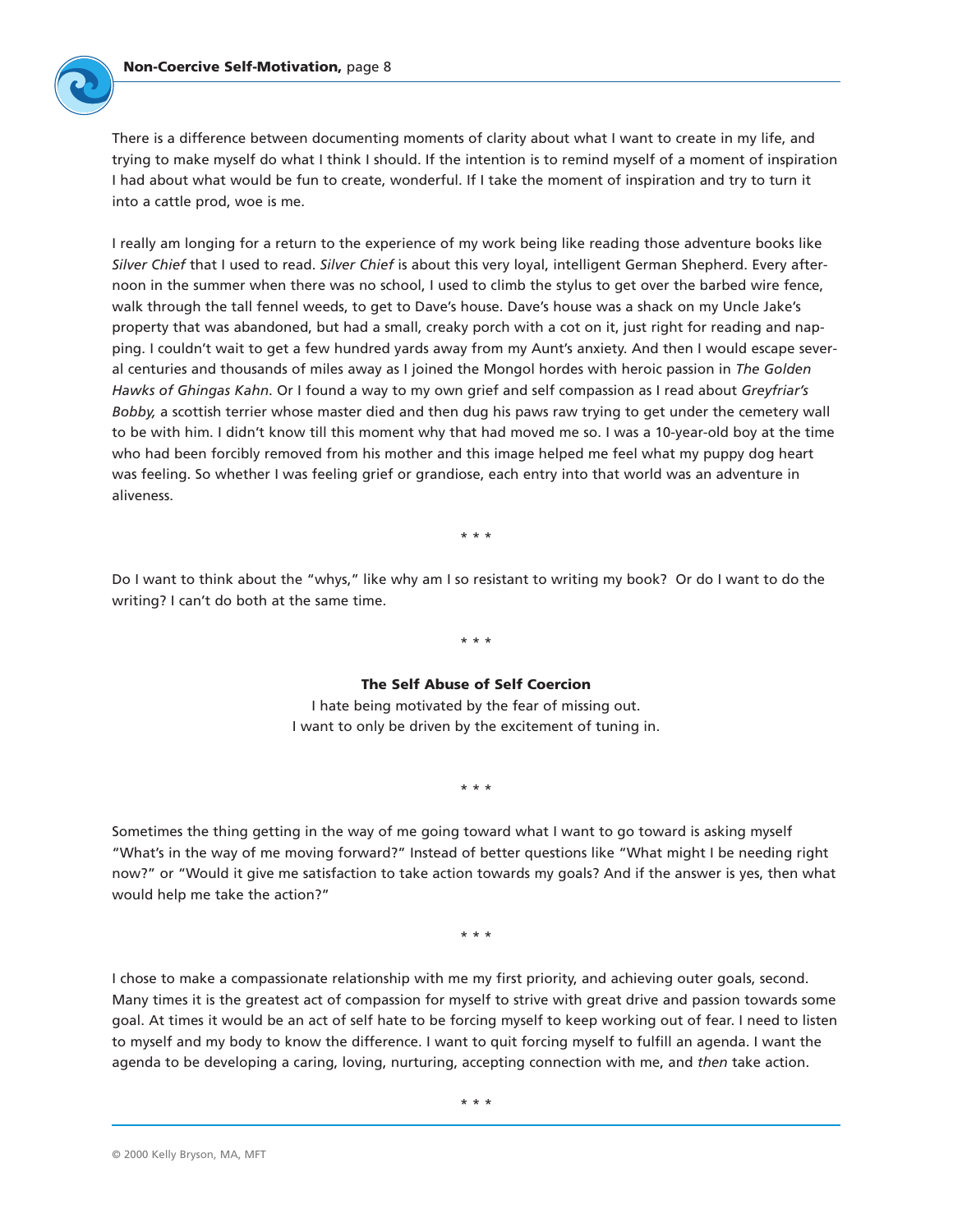You must give up 'must', and learn to trust if you're going to motivate yourself compassionately.

\* \* \*

Determination comes from having made a decision. But you can't fake yourself out about it, hoping that determination will come if you tell yourself you have made a decision.

\* \* \*

When we are extrinsically motivated, i.e. coerced by reward and punishment, we lose touch with why we might hate to do something. We lose touch with our own needs.

We're all like rats in an experiment. We've learned our behavior — pressing the bar — being cooperative, pleasing our boss/spouse, etc. and have lost connection with our instincts to scavenge for food, nest and all other activities that would nourish our whole being.

I'm reminded of one of the treatments for alcoholics called antibuse. Antibuse is a drug that some alcoholics take that makes them feel sick if they taste alcohol.

I feel like I've taken a large dose of anti-productivity/creativity/dream. So that anytime I think of making effort to fulfill my dreams, do something creative that is not directly linked to a reward like money for survival, I start to feel that old familiar sickening fear arise.

Good job culture, good job schools. Your use of reward and punishment (pop behaviorism) has effectively crippled my autonomy, entrepreneurial spirit and any intrinsic motivation to make anything out of my life. For many years my spirit was so broken and confused that all I could do was work in the factories that need docile subservient extrinsically motivated robots. I've even become institutionalized myself. That is I became one of the spirit/autonomy breakers. I came to work for adolescent treatment centers. Treatment center isn't that sweet name a for it. As if these adolescents had developed tuberculosis and had to be sent away to a treatment center. Most of them were there because they hated how they were treated at school and/or home. Most were there because they had more spunk and/or smarts than their more obedient/cooperative peers. My job, and by the way I hated it, became to get the little tykes to do what their teachers and parents told them to. We used techniques like stars and candy bars for rewards. We used punishments like solitary confinement, increasing the medications and not letting them see their families to coerce them into attending their boring classes in their dehumanizing schools. All the while the therapists and social workers and administration needed to constantly reassure themselves that they were doing it all "for the good of the kids."

\* \* \*

It takes a lot of energy to motivate myself from pushing (pursuing) or fear. If I'm to get done all I want to, I'll need to learn to follow my bliss.

\* \* \*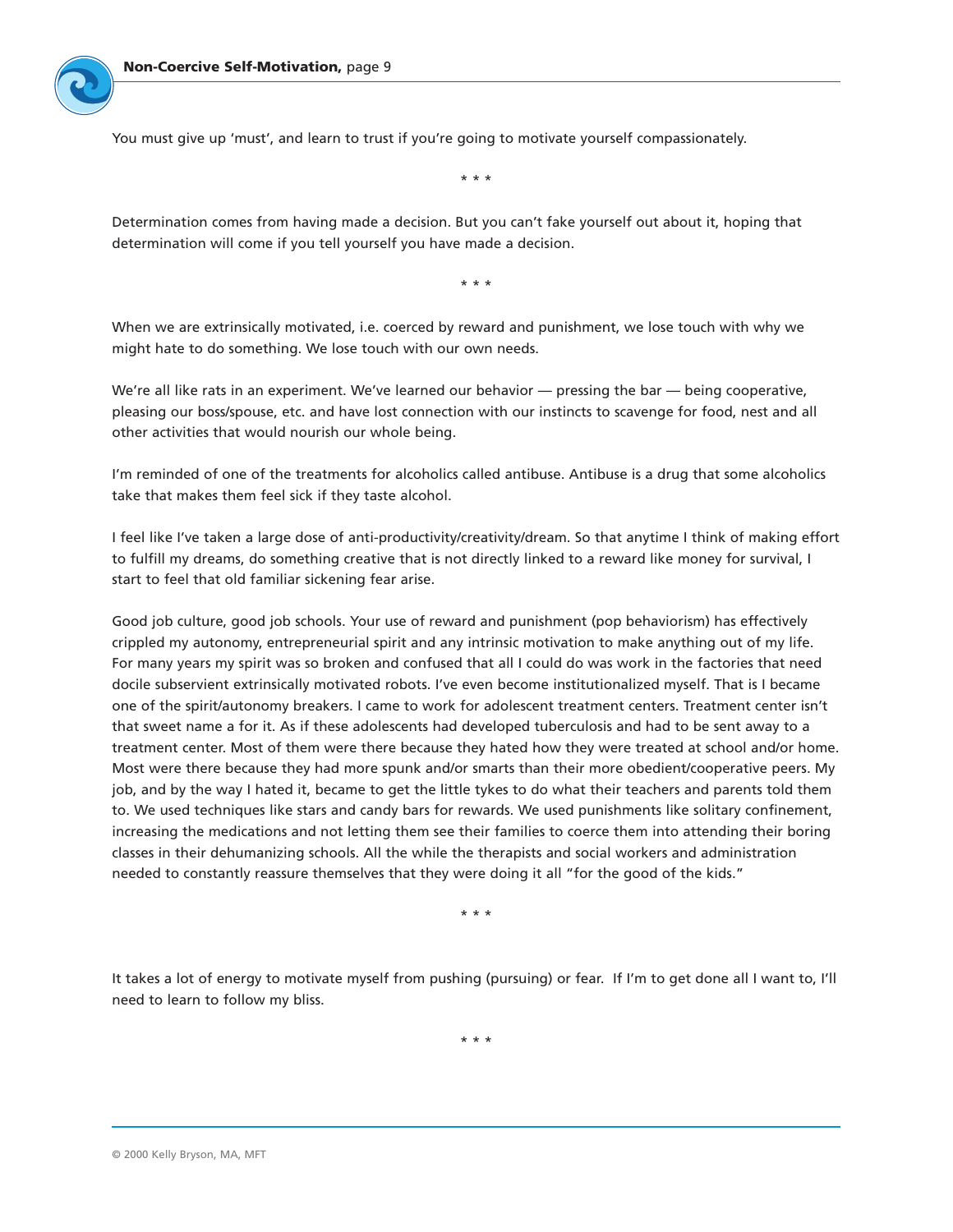

\* \* \*

I reject motivation And instead chose inspiration Send my mind on a vacation To a more playful paradigm

# **Creativity**

Keeping creativity flowing may be similar to breathing in that we need to balance inspiration with creative expiration. Sometimes my own expiration is also an inspiration. I need to expose myself to people who are on fire with the same passion I have. If it's writing, then inspired writers. To let some of the embers of their fires spark my soul, to catch a glimpse of their vision. And then I want to let that spark set fire to my soul's work, keeping my eye in the plan vital of my vision and my soul's stepping one step in from of the other down the path of my passion. In with inspiring art, scenery, music, oratory, out with poems, songs, books, letters. In with great sex out with great sex. In with provocative movies out with screenplays. In with soulful speakers out with soulful speech. In with soul food, out with creative cookery for all my friends. In with powerful musical, theatrical, dance, comedy, sports performances and out with the same. So many intoxicants to imbibe, so much disorderly, crazy behavior to express.

\* \* \*

If one only drinks in inspiration and never expresses a creation, a flow does not go. The answer to creative constipation is spiritual inspiration.

\* \* \*

Creatively the soul aches, like the child who watches other children playing on the playground from the window of the detention hall. And if the soul stays obedient to internalized authorities, it slips into the self motivation maze.

> Come out of the haze and amaze yourself, above the box of paradoxical intentions. Having these two intentions create great tensions, to be both "good" and feel alive. So go beyond survive and into thrive, the land of spiritual milk and honey. The soul knows the way to save the day, past fears of having enough money.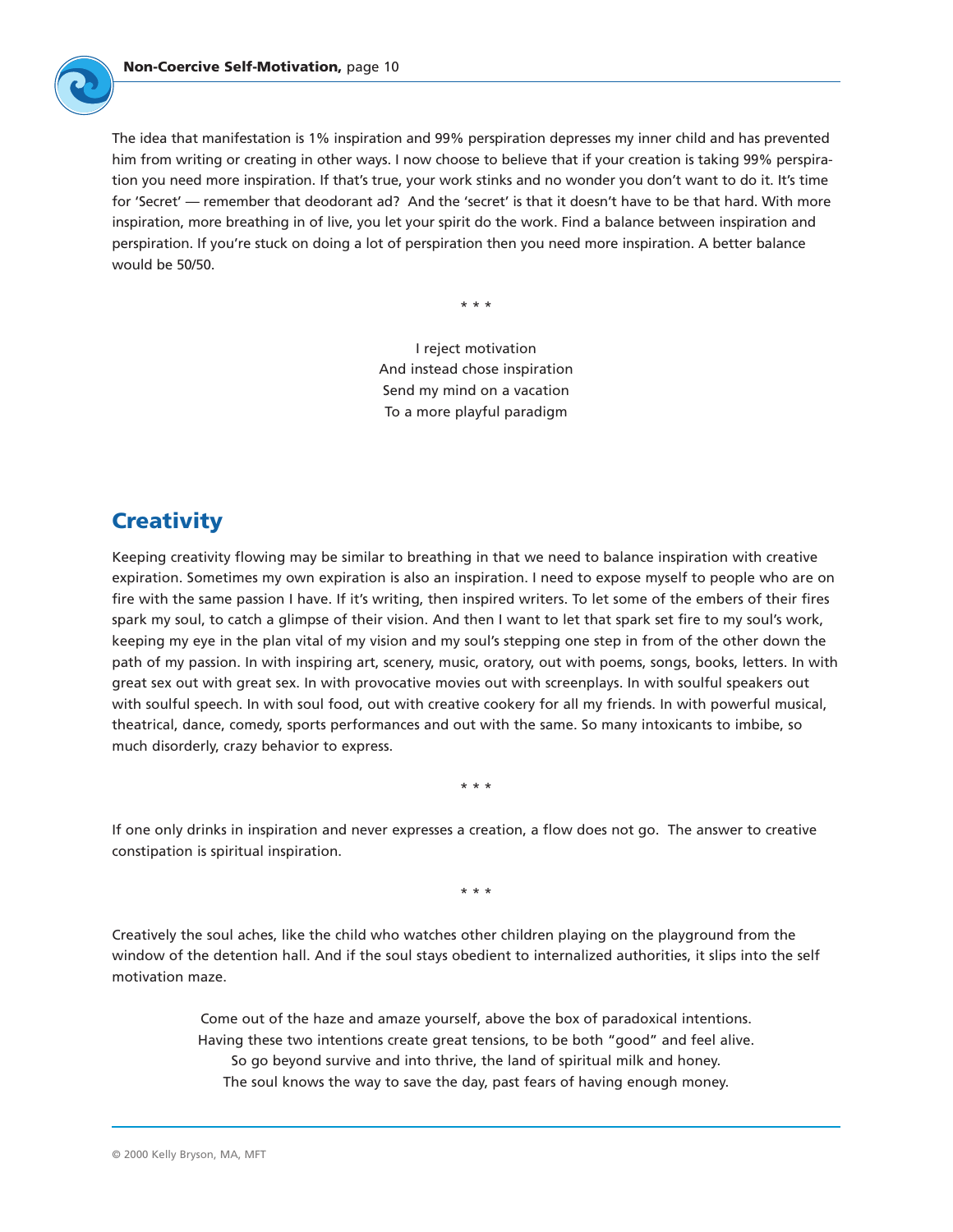\* \* \*

Neither writing nor creating is miserable. Thinking I should write or create and then resisting is miserable.

\* \* \*

Now that I have discovered that I actually love to write I need to be a little careful not to make myself sick of it again. One way I made myself sick of it was by forcing it down my throat when I was in college and graduate school. It's just like with food. If you really love butter pecan ice-cream as I do, two surefire ways to make yourself sick of it is to force it down your throat when your not hungry and to make yourself eat too much of it. When we are coerced by rewards and punishment we lose awareness of what we really love and how much of it we really want to imbibe.

I was at the pediatrician's office today, taking in our six day old daughter. There was a nutrition poster in the doctor's office giving new parents basic advice about how and what to feed their children. It said never make you child eat anything, because first of all you can't and secondly it will damage their ability to notice when and how hungry they are. This is what happen to me with respect to my creativity and productivity. I was coerced by rewards and punishment to the point that I was no longer connected to my own need to be creatively productive. Now sometimes when I get a little taste of my own creativity and notice how delicious it is and how starved I have been for it, I pig out. This once again leaves me with a bad taste in my mouth, which sometimes makes me doubt that I really enjoy creating at all. It's almost like restimulating the original allergic reaction that my teachers and schools created to my creative expression in the first place.

\* \* \*

It can be helpful to understand how we came to enter this coercive relationship with ourselves. Dr. Marshall Rosenberg once told me that if a culture can convince its members of the following three things they will become "good slaves" of the culture:

- 1. There are some things you have to do whether you like to or not.
- 2. There are these people called authorities that will tell you what these things are.
- 3. If these authorities punish you for disobeying, it is for your own good.

\* \* \*

Sometimes when I am feeling discouraged a little sports trivia helps. Like who holds the record for the most strikeouts in baseball? Babe Ruth!

\* \* \*

I can't write from the consciousness I want to write from when I am making myself write. And besides I feel very hypocritical forcing myself to write about how to get free from "coercive forces." I may be preaching self determination but I'm still practicing self subjugation. So how do I motivate myself to write? I don't. Although I may do some journaling until the part of me that's trying to motivate me merges with its evil inner twin — "resistance." Then what emerges is playful productivity. Because these two parts of me are just two needs that need to find a way to cooperate. One need is to give to myself, another is to give to others. One need is for a sense of